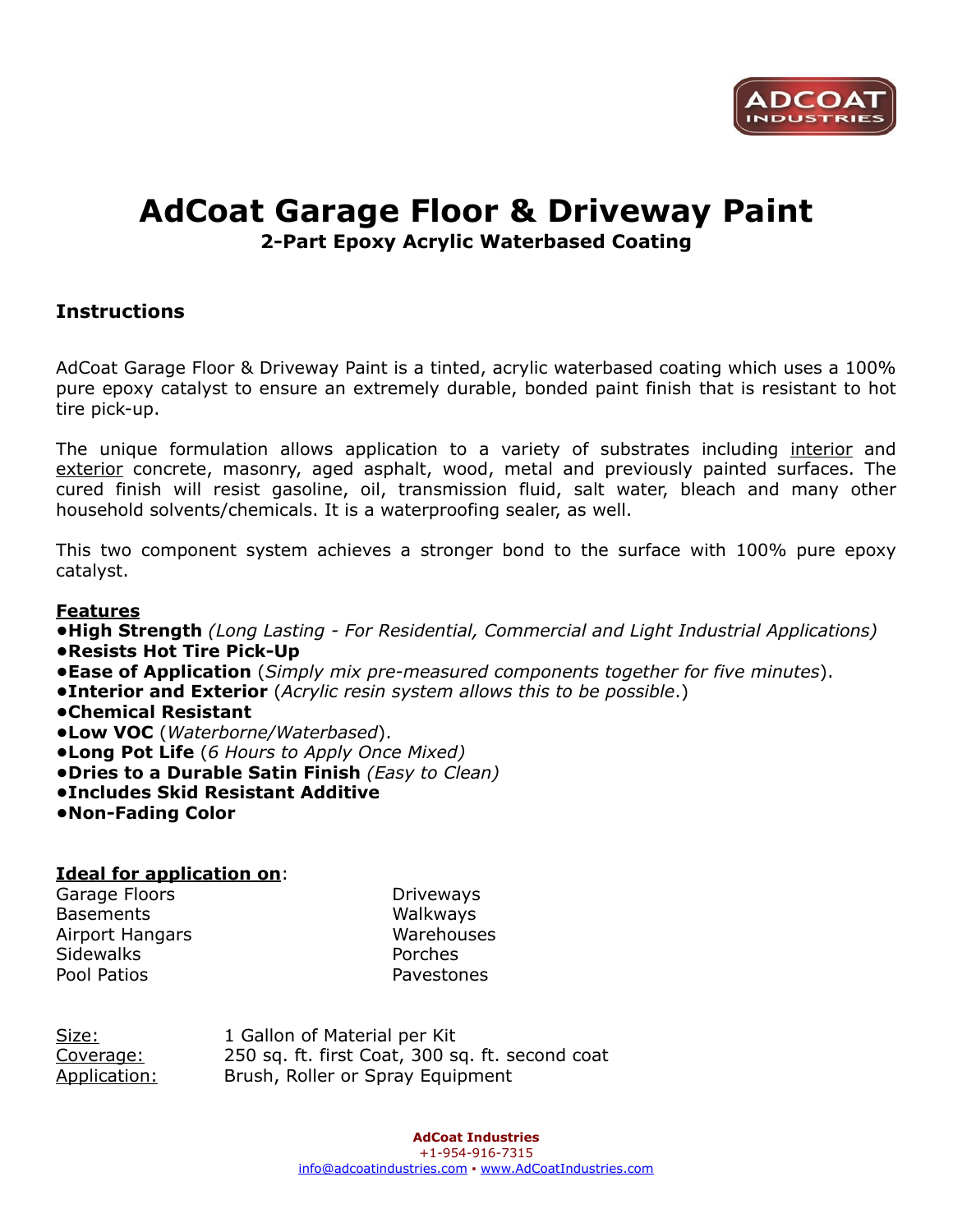### **SURFACE PREPARATION**

The type and extent of surface preparation will vary with the nature of the surface, its condition and the type of exposure. The primary purpose of surface preparation is to remove all contaminants that would hinder proper adhesion and to render a sound clean substrate suitable for firm bonding. All surfaces must be clean, dry and free of dust, oil, grease, form releases, wax, polish, mold/mildew, loose rust scale, loose or peeling paint, salts and other debris or surface contaminants. Clean with a strong detergent or power wash to clean surface. For heavy oil deposits several cleanings may be necessary.

**Warning:** If you scrape sand or remove old paint from any surface, you may release lead dust. LEAD IS TOXIC. EXPOSURE TO LEAD DUST CAN CAUSE SERIOUS ILLNESS, SUCH AS BRAIN DAMAGE, ESPECIALLY IN CHILDREN. PREGNANT WOMEN SHOULD ALSO AVOID EXPOSURE. Wear NIOSH-approved respirator to control lead exposure. Carefully clean up with a wet mop or HEPA vacuum. Before you start, find out how to protect yourself and family by contacting the U.S. EPA/Lead Hotline at 1-800-424-LEAD (5323) or log on to [www.epa.gov/lead](http://www.epa.gov/lead)

For masonry surfaces -- Newly poured concrete and pre-cast concrete floors must be allowed to cure for 60-90 days. Form release agents and laitance must be removed before painting. For smooth trowel concrete and heavy laitance deposits use a concentrated solution of cleaner.

On very smooth concrete, use a mild etching (citric acid solution) to give substrate additional surface area or 'tooth'. Where vehicular tires will rest, sand the area with medium grit sand paper and clean prior to application.

Previously coated masonry should have all peeling and scaling paint removed by a mechanical grinder, high pressure washer equipment, or sandblasting. Surface must then be cleaned. Rinse thoroughly and allowed to dry completely before painting.

For metal surfaces -- Clean and remove heavy rust (or use Adcoat's Rust Converter and Primer).

For asphalt -- Must be cured six months and cleaned thoroughly prior to application.

### **APPLICATION**

Mix Part A with Part B as supplied. Stir thoroughly for at least five minutes by hand or 2 minutes with a drill mixer. The product has a pot life of 6 hours so do not use product after this time. Apply with a brush, roller or airless paint sprayer (tip size 019-021). Two coats are recommended. For ease of application, up to ½ pint of water per gallon may be added.

Coverage: Dependent upon surface porosity and application method. First coat - up to 250 sq. ft. per gallon. Second coat - up to 250 sq. ft. per gallon.

Drying Time: Dependant upon weather conditions. To touch - 2 hours // Dry hard - 12 hours // Vehicular Traffic/ Full Cure - 7 days.

### **LIMITATIONS:**

DO NOT store or apply when surface or air temperature is below 45°F or above 90°F.

DO NOT reuse empty container. Recycle or dispose of material properly.

DO NOT apply if rain is forecasted within 24 hours.

DO NOT thin, add or mix any material with the coating unless approved by manufacturer.

DO NOT paint in direct sun or on hot surfaces that exceed 90°F.

#### **AdCoat Industries**  +1-954-916-7315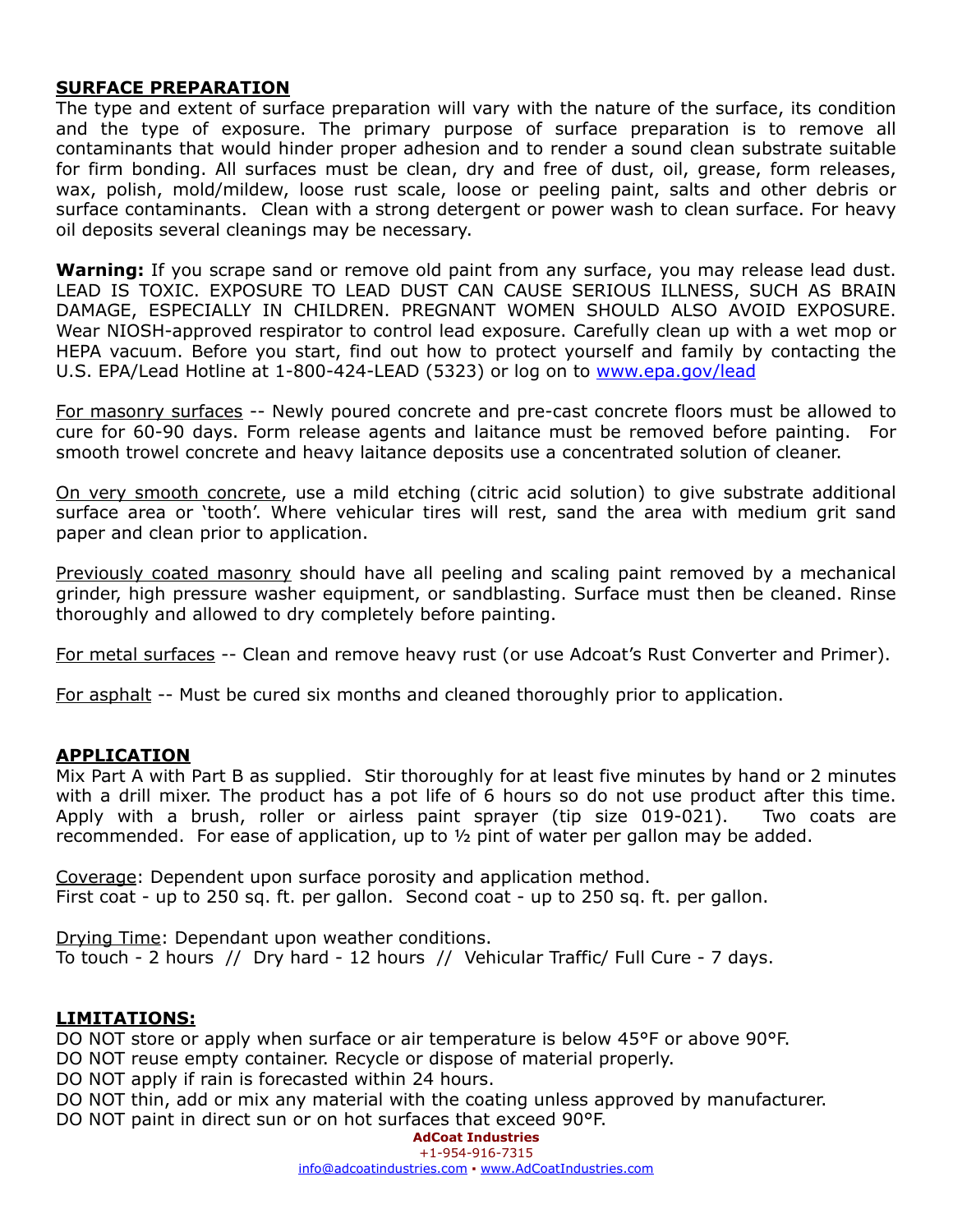## **SAFETY INFORMATION SUMMARY:**

### **KEEP OUT OF REACH OF CHILDREN. DO NOT TAKE INTERNALLY. KEEP FROM FREEZING.**

**Read the material Safety Data Sheet (MSDS) for this product prior to use.** Contain spilled material and remove with inert absorbent. Dispose of contaminate absorbent, container and unused contents in accordance with local, state and federal regulations.

### **WARNING! MAY CAUSE SKIN OR EYE IRRITATION.**

**CAUTION!** Do not take internally. Avoid contact with eyes and skin. Wear protective clothing, gloves and eyewear. Wash hands after using. If you experience eye watering, headaches, or dizziness, increase fresh air, or wear respiratory protection. Keep container closed when not in use. Do not transfer contents to other containers for storage.

**First Aid:** In case of contact with eyes and/or skin, flush area with clean water for a minimum of 15 minutes and, if irritation persists, seek medical attention. If ingested, seek medical attention immediately.

### **LIMITED WARRANTY**

Adcoat Industries LLC warrants that this product meets manufacturing specifications. If this product does not meet these specifications, the manufacturer will, at its option and upon proof of purchase, either furnish an equivalent amount of new product to you or refund the purchase price of this product. Adcoat Industries LLC will not be responsible for (1) labor or the cost of labor for the removal or application of any product; (2) delivery delays or any costs incurred due to delivery delays.; or (3) any incidental or consequential damages, weather based on breach of expressed or implied warranty, negligence, strict liability, or any other legal theory.

*It is our goal to provide our customers with accurate information. To the best of our knowledge, the data contained herein is true and accurate at the date of issuance, but is subject to change without notice. Data reflects information obtained through testing performed at optimum conditions. Actual results may vary.* 

### **USE OF SKID RESISTANT ADDITIVE**

Included in this kit is a Skid Resistant Additive comprised of particles specially selected to provide slip resistance to coatings that by themselves would have a low co-efficient of friction. It can be added to the product in two different ways to produce the desired outcome:

1. Mix into the product prior to application (and continually remix to keep particles suspended for even coverage).

2. Broadcast (i.e. sprinkled or sifted) on the coating during application while the coating is still wet.

When mixed into the product, constant stirring is required as the additive tends to settle. The settling problem can lead to a non-uniform appearance. Two coats of the coating are usually recommended. The Skid Resistant Additive is generally recommended in the first coat to get the textured appearance. The second coat should be applied without the Skid Resistant Additive.